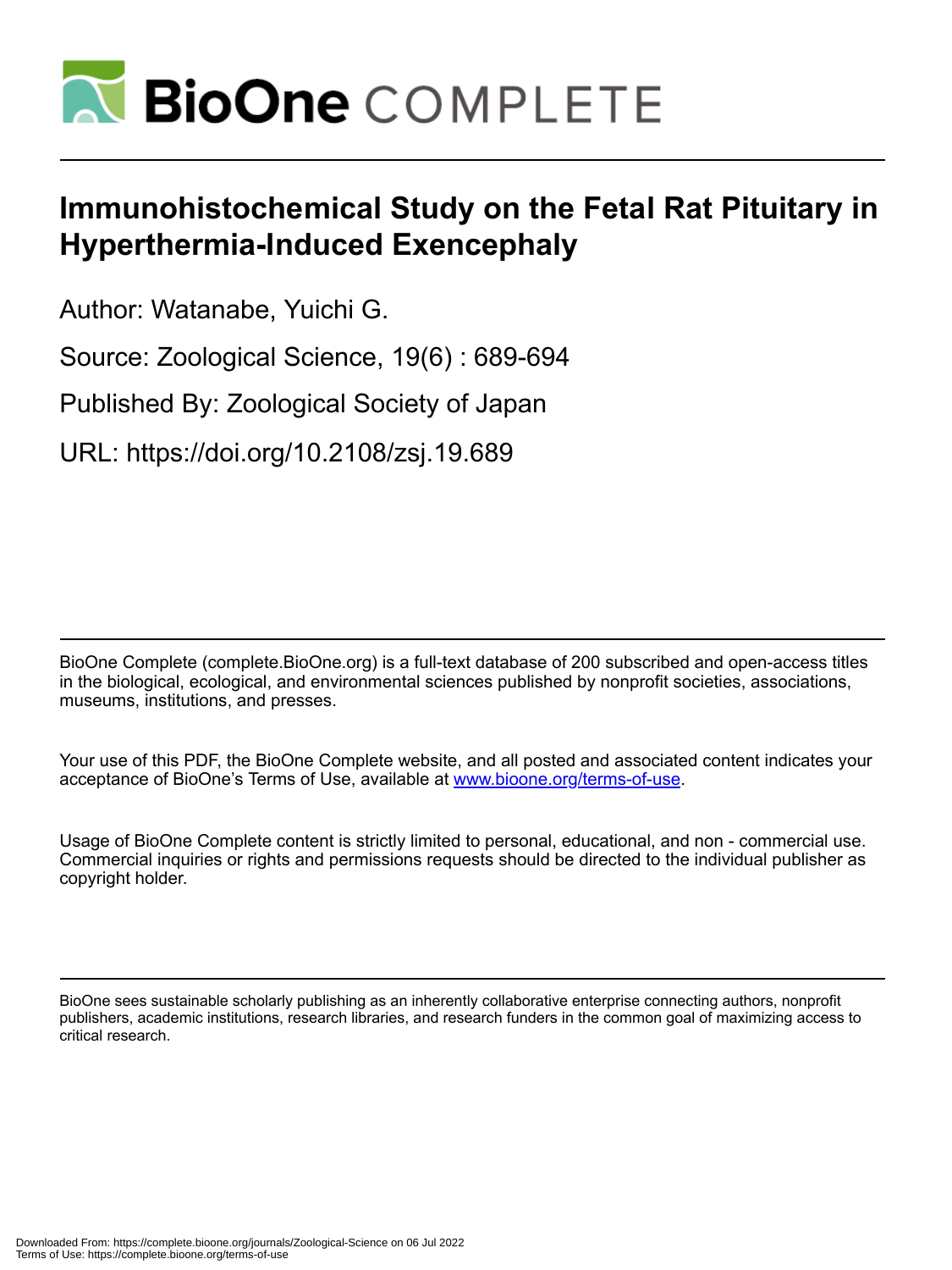# **Immunohistochemical Study on the Fetal Rat Pituitary in Hyperthermia-Induced Exencephaly**

Yuichi G. Watanabe\*

*Department of Biology, Faculty of Science, Niigata University, lgarashi, Niigata 950-2181, Japan*

**ABSTRACT**—Hyperthermia of fetal rats is known to cause malformations of various organs including brain. The present study was carried out to investigate the effect of the hyperthermia-induced brain damages on the development of the adenohypophysis. Mother rats of Day 9.5 of pregnancy were anesthetized and immersed in hot water (43°C) for 15 min. At Day 21.5 of gestation, fetuses were removed by caesarian section and examined for exencephaly. Hyperthermal stress induced varying degrees of exencephaly in 36% of surviving fetal rats. In extreme cases a considerable part of head was lost. Even in those fetuses with severe brain deformities, the hypophysial stalk and neural lobe were present though they were markedly underdeveloped. In exencephalic fetuses, no immunoreactive vasopressin was detected in the neural lobe of the hypophysis. Immunohistochemical examination of the adenohypophysis showed that exencephaly caused a marked decrease in the number of growth hormone (GH)-producing cells. Other types of hormone-producing cells appeared to be unaffected by brain anomaly. The reason for a decreased population of GH cells in exencephalic fetuses is discussed in relation to their adrenocortical hypotrophy.

**Key words:** hyperthermia, exencephaly, pituitary, adrenal atrophy, fetal rat

#### **INTRODUCTION**

The mammalian adenohypophysial primordium arising as an invagination of the oral ectoderm of the stomodeum maintains an intimate anatomical relationship with the brain floor from its early developmental stage. Recently we encountered an anomalous rat fetus where the adenohypophysis was ill-developed probably because of its failure to get contact with the brain. Although congenital malformations of this category are of interest from a viewpoint of fetal endocrinology, their incidence is quite low. In utero experiments to elucidate the effect of the fetal brain on the developing adenohypophysis have been performed along several different lines of approach. One is surgical removal of the fetal diencephalon (Jost, 1966; Daikoku, 1966; Daikoku *et al*., 1973), but difficulty of surgical encephalectomy in rat fetuses before Day 16.5 of gestation has hindered application of this method to investigate the early effect of the hypothalamus on the pituitary development. A second method has been hypothalamic destruction induced by hypervitaminosis A (Eguchi *et al*., 1971a, b, 1973). Although vitamin A treatment can be done as early as on days 9–11 of fetal age, it is known to cause a strong teratogenic effect on a

 $*$  Corresponding author: Tel.  $+81-25-262-6184$ ; FAX. +81-25-262-6116. E-mail: watayu@bio. sc.niigta-u.ac.jp wide range of developing organs (For reviews, see Geelen, 1979; Collins and Mao, 1999). The present study relied on a third method: fetal rats were subjected to hyperthermal stress *in utero* on day 9.5 of pregnancy. Hyperthermia at this early stage of fetal period is known to cause brain malformations including anencephaly or exencephaly in rats (Edwards, 1968, 1986; Mirkes, 1985; Webster *et al*., 1985; Aoyama and Yamashina, 1994) and mice (Webster and Edwards, 1984; Chernoff and Golden, 1988; Seller and Perkins-Cole, 1987; Shiota,1988; Shin and Shiota, 1999). The results reported in this article will show the evidence that hyperthermia-induced exencephaly causes marked growth retardation of the adrenal cortex and a decreased population of somatotropes in the adenohypophysis.

#### **MATERIALS AND METHODS**

Rats of the Sprague-Dawley strain were used. The animals were kept under a control of light (lights on 6:00–18:00) and temperature (20±2°C). Adult males and females were mated at night. Pregnancy was confirmed by the presence of sperms in the vaginal smears of females. The morning of sperm detection was designated as Day 0.5 of pregnancy.

On Day 9.5 of pregnancy, mother rats were anesthetized by ketamine hydrochloride. The animals were then tied to a wooden board and immersed in hot water (43°C) except their head for 15 min. After the hyperthermal treatment, the rats were wiped with dry towels and kept at 37°C up to recovery. Control mothers were sim-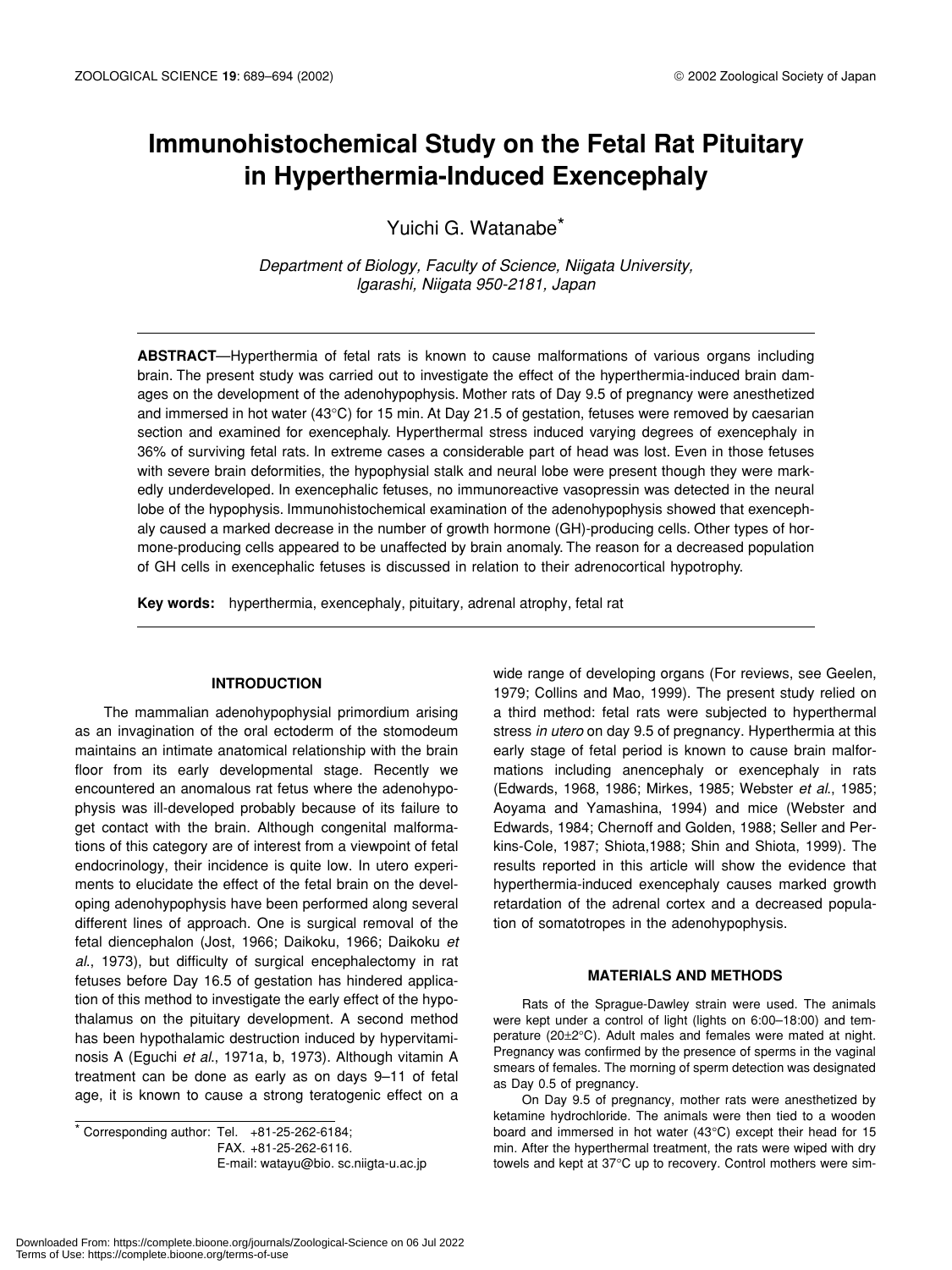ilarly anesthetized, fixed and immersed in water (38°C). In this study, 16 pregnant rats were subjected to heat stress. Of these 6 rats died. On Day 21.5 of pregnancy, the animals were killed by cervical dislocation and the fetuses were removed for inspection.

After weighing all fetuses with or without brain anomalies, the head was fixed in Bouin's solution for a short time. Except in the cases of severe brain deformities, lateral sides of the head were cut to attain good penetration of fixative into the basal diencephalon. The left adrenal and kidney were separated and weighed, while the right adrenal was fixed for histological observation. After 24 hr of fixation, all tissues were dehydrated in ethanol and embedded in Paraplast. The heads were cut mostly in the sagittal plane at a thickness of 3 µm, whereas a few were also cut transversely. For ordinary observation, sections were stained with hematoxylin and eosin. Quantitative measurements of the hypophysis were performed by using sagittal sections. The volume of the pars distalis was compared using a volume index, which was calculated based on a three-dimensional measurement of the gland. The antero-posterior length was measured on a median sagittal sections of the hypophysis. The mean thickness was the average of the two different levels of dorso-ventral lengths; one was measured in a middle part of a median sagittal section and the other in the thickest lateral portion of the pars distalis. For these measurements, digitized images were analyzed with the aid of NIH image software. Whereas the width of the pars distalis was estimated from the number of sections.

Immunohistochemical staining was performed by using the peroxidase anti-peroxidase (PAP) method. To ascertain the damage of the hypothalamo-hypophysial axis, sections were immunostained with an antibody to vasopressin (Chemicon, CA., USA). While the hormone-producing cells of the adenohypophysis were stained with antisera to human adrenocorticotropin (hACTH),  $\alpha$ melanotropin (αMSH), rat growth hormone (rGH), β-subunit of human thyrotropin (hTSHβ), β-subunit of bovine luteinizing hormone (bLHβ) and rat prolactin (rPRL). The anti-αMSH was a gift from Dr. S. Tanaka, Shizuoka University, and other antibodies were provided by Dr. Parlow (NIDDK, USA). Since data are available to show a heterogenous distribution of LH cells along the medio-lateral axis (Watanabe and Daikoku, 1979), the numbers of the different types of immunoreactive cells were counted on the three different sagittal planes of the pars distalis, i.e., 1) a medial part, 2) a paramedian part including the lateral end of the neural lobe, and 3) a lateral part where the profile of the anterior lobe attains maximum. The easiness in identifying these three profiles in the sagittal plane was also the reason for this choice. For actual cell counting, digitized photographs of the selected areas were used. Immunoreactive cells were counted irrespective of the presence of the nucleus and staining intensity. In this study, the incidence of immunostained cells observed were expressed as "density", or the number of cells per 10, 000 μm<sup>2</sup> of section. For this purpose, the numbers of immunoreactive cells from three different levels were summed and it was divided by summed areas of section profiles which were measured with an image analyzing system (IBAS, Germany). The data were analyzed by Student's T-test.

#### **RESULTS**

#### **Effect of Hyperthermia**

As reported by other investigators, hyperthermia was found to cause anomalies in some fetuses, but in others the effect was so little that no apparent malformation was recognized (Table 1). In this study, the fetuses subjected to hyperthermal stress were divided into two groups according to the external appearance of the head region. "Group Bm+"

**Table 1.** Effects of hyperthermia on fetal rats on day 9.5 of gestation

| Mother | Number     | <b>Brain malformations</b> | Absorbed         |         |
|--------|------------|----------------------------|------------------|---------|
|        | of fetuses | $\star$                    | $+^{\star\star}$ | or dead |
| A      | 7          | 1                          | 6                | 0       |
| B      | 14         | 14                         | 0                | 0       |
| С      | 15         | 14                         | 0                |         |
| D      | 15         | ი                          | 2                | 13      |
| E      | 17         | 9                          | 6                | 2       |
| F      | 16         | 16                         | 0                | 0       |
| G      | 15         |                            | 14               | 0       |
| н      | 13         | 13                         | ი                | O       |
|        | 14         | ი                          | 8                | 6       |
| J      | 8          | 8                          | 0                | 0       |
| Total  | 134        | 76                         | 36               | 22      |

\* designated as Group BM–, \*\* designated as Group BM+



**Fig. 1.** Representative 21.5-day-old rat fetuses subjected to hyperthermia at Day 9.5 of gestation. A: External appearance of exencephalic fetuses induced by heat stress. ×1.8. B: Sagittal section through the hypophysis (*arrow*) of an exencephalic fetus shown in A. Note marked destruction of the diencephalon. Inset: High magnification of adenohypophysial tissue showing enlarged blood sinusoids. HE stain. ×30, inset  $\times$ 100.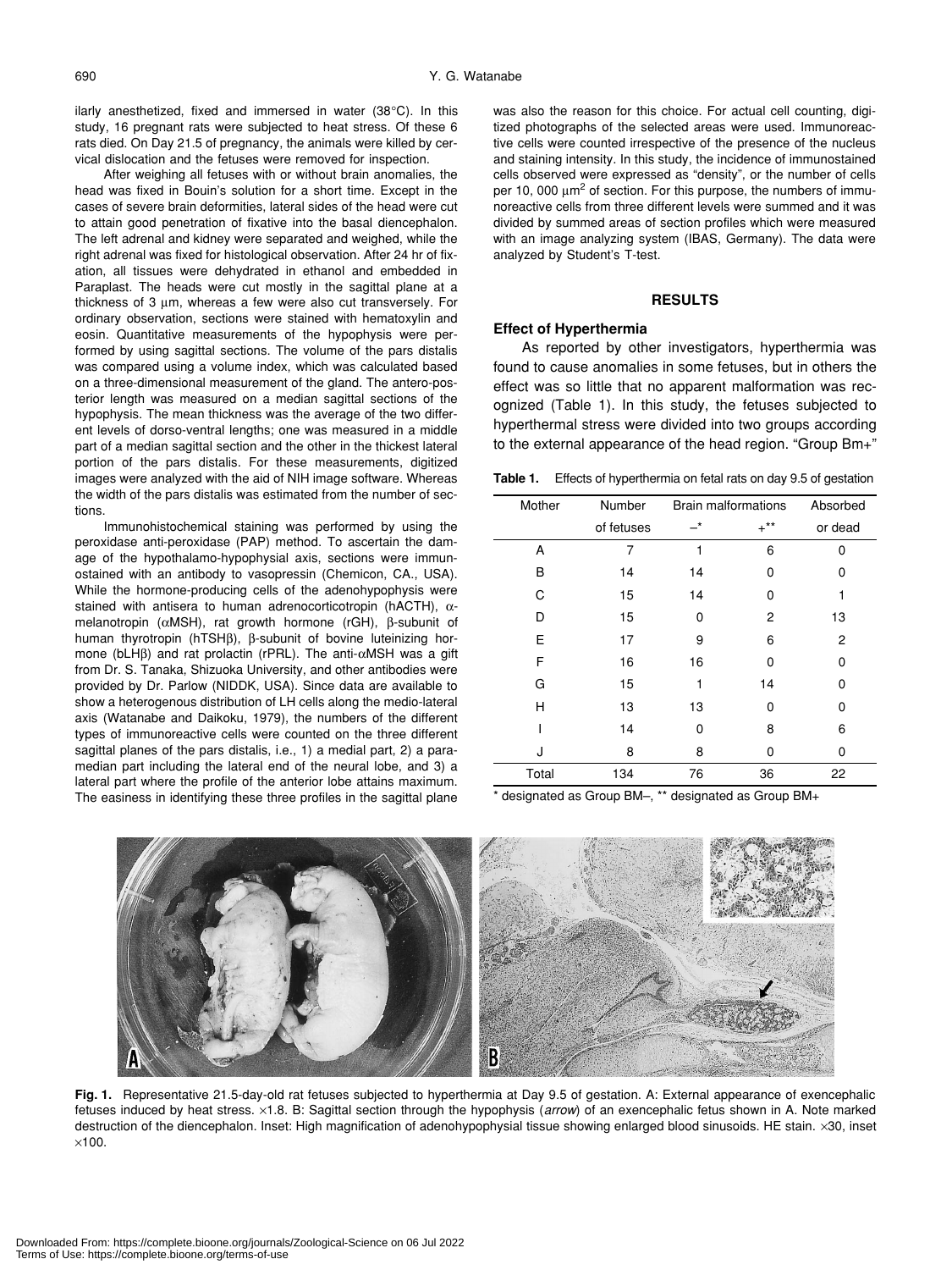consisted of 36 fetuses with externally recognizable brain malformations including anencephaly, exencephaly or encephalocoele, whereas "Group Bm–" consisted of 76 fetuses without apparent brain deformity. As far as the simple histological examination was concerned, there could be found little difference between the fetuses of Group Bm–



**Fig. 2.** Transverse sections through the hypophysis immunostained for GH. A: Hypopysis of 21.5-day-old intact control showing many intensely stained GH cells. B: Hypophysis of exencephalic fetus. The shape of the pars distalis differs from that of the control. GH cells are less strongly stained and fewer in number. ×75.

**Table 2.** Comparison of the size of the pars distalis in different groups of fetal rats

|        | Rostro-Caudal      | Width (mm)          | Thickness $(x0.1$ mm) |                   |                    | Volume                 |
|--------|--------------------|---------------------|-----------------------|-------------------|--------------------|------------------------|
| (n)    | Length (mm) (a)    | (b)                 | Medial (c)            | Lateral (d)       | Mean (e)           | Index $(axb \times e)$ |
| Intact | $1.05 + 0.034$     | $1.81 \pm 0.041$    | $1.45 \pm 0.11$       | $3.30 \pm 0.16$   | $2.38 + 0.12$      | $4.95 \pm 0.46$        |
| (15)   |                    |                     |                       |                   |                    |                        |
| $Bm-$  | $1.03 \pm 0.029$   | $1.79 \pm 0.031$    | $1.52 + 0.096$        | $3.02 + 0.076$    | $2.26 \pm 0.069$   | $4.57+0.15$            |
| (21)   |                    |                     |                       |                   |                    |                        |
| $Bm+$  | $1.59 \pm 0.11$ ** | $0.80 \pm 0.024***$ | $2.96 \pm 0.35$ ***   | $4.12 \pm 0.17**$ | $3.58 \pm 0.024**$ | $4.13 \pm 0.29$        |
| (34)   |                    |                     |                       |                   |                    |                        |

Values are means±S.E. \*\*P<0.01 and \*\*\* P<0.001 vs. Intact and Bm– fetuses



**Fig. 3.** Sagittal sections through the hypophysis immunostained for vasopressin (A, B) and GH (C–E). Anterior is to the left. Arrowhead indicates the pars intermedia. A: Hypophysis from heat-stressed but nonexencephalic 21.5-day-old fetus (Group Bm–) showing the presence of strongly immunoreactive vasopressin in the pars nervosa. The profile of the pars distalis (\*) is rather flat. ×75. B: In hyperthermia-induced exencephaly (Group Bm+), no vasopressin was observed in the small-sized pars nervosa (*arrow*). Flattening of the pars distalis (\*) is not conspicuous. ×75. C: Normal hypophysis containing many GH cells. ×75. D: GH cells are also abundant in number in the hypophysis of Group Bm–. ×75. E: In exencephalic fetus of Group Bm+, GH cells are markedly fewer in number. ×75.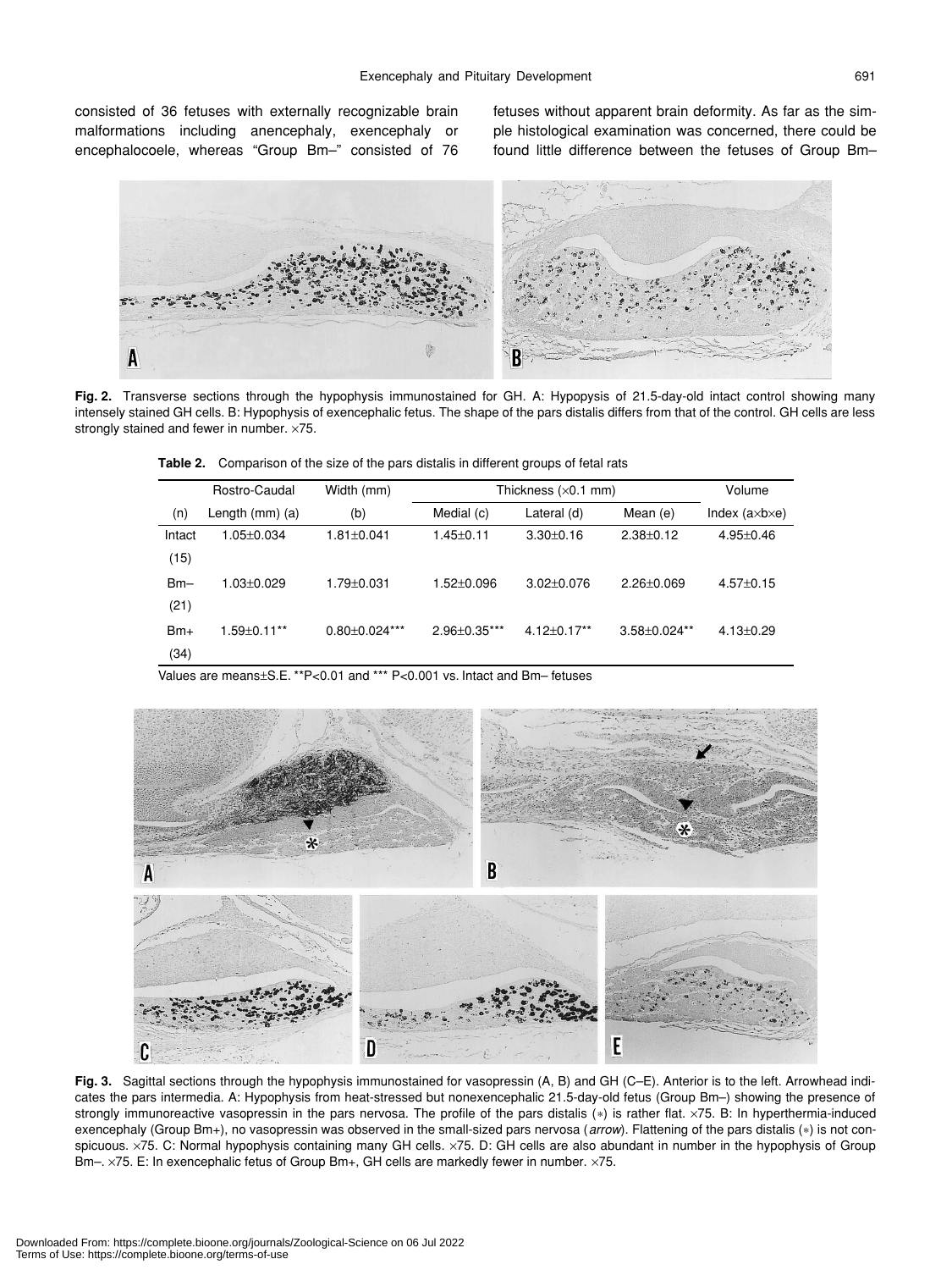and intact controls.

### **General Histology**

Fig. 1A shows representative fetuses of Group Bm+ where the upper par of the head is lacking. Histological examination of these anomalies revealed that the brain including the diencephalic floor was destroyed to variable degrees. In many fetuses of this group, the hypophysis was completely open to the amniotic fluid due to a deep cleft running through the malformed diencephalon (Fig. 1B). On occasions, the blood sinusoids were distended in the adenohypophysis of Bm+ (Fig. 1B, inset). In spite of severe damage of the diencephalon, a thin infundibular tissue was observed in all the fetuses of Group Bm+. The shape of the adenohypophysis in exencephalic fetus was notably different from that in normal animals. As shown in Fig. 2, this morphological difference was obvious when the hypophysis was cut transversely. In Group Bm+ fetuses, the lateral growth of the pars distalis was suppressed. Instead, the entire pars distalis was rather thicker in this group (Fig 2B). The rostro-caudal length of the adenohypophysis was also greater in Group Bm+ (Fig. 3B). Table 2 summarizes the size of the pars distalis of the three groups. Although the pars distalis of Group BM+ fetuses was thicker and had a longer rostro-caudal axis, their volume index was almost similar when compared to intact control and Group Bm– fetuses.

## **Immunohistochemistry of the hypophysis**

First of all, immunoreactivity of vasopressin was examined since this substance reflects the functional relationship between the hypothalamus and hypophysis. At the end of gestational period, intensely immunostained vasopressin was observed in the pars nervosa of both intact and Group Bm– fetuses (Fig. 3A). In contrast, no vasopressin immunoreactivity was recognizable in the pars nervosa of Group Bm+ animals (Fig. 3B).

The pars distalis of intact, Group Bm+ and Bm– fetuses was immunostained with antisera against GH, PRL, ACTH, TSH, LH. Among the cells immunoreactive for these hormones, only GH cells were significantly fewer in number in hyperthermia-induced exencephaly. The immunohistochemical results illustrating this decrease of GH cells are given in

Figures 2 and 3C-E. The average number of GH cells in group Bm+ (337.2±26.3) were fewer than in intact control (485.0±19.2). Whereas the average area measured in group Bm+ (35.6±1.9×10<sup>4</sup>  $\mu$ m<sup>2</sup>) was rather greater than in control  $(20.5\pm0.9\times0^{4} \mu m^{2})$ . Fig. 4 summarizes the number of different types of cells per area in different groups of fetuses. The population density of immunoreactive GH cells was reduced to a half of that in the control pituitaries. A slight reduction in GH cell density was also seen in the fetuses of Group Bm– but this was statistically insignificant.

#### **Adrenal weight**

The body weight was generally more or less reduced in the hyperthermia-induced exencephalic fetus, which was



**Fig. 4.** Number of different types of hormone-producing cells of the adenohypophysis in Intact (n=8), Group Bm– (n=6) and Bm+ (n=28) fetal rats. \* p<0.001 vs. Intact controls.

**Table 3.** Comparison of adrenal and kidney weight in different groups of feta rats

| Group (n) | (n) | Body<br>weight $(q)$ | Adrenal<br>(mg)   | Kidney<br>(mq) |
|-----------|-----|----------------------|-------------------|----------------|
| Intact    | 19  | $5.2 \pm 0.08$       | $0.8 + 0.08$      | $16.5 \pm 0.6$ |
| $Bm-$     | 23  | $5.3 \pm 0.09$       | $0.9 + 0.04$      | $17.9 + 0.9$   |
| Bm+       | 36  | $4.1 \pm 0.09***$    | $0.4 \pm 0.03***$ | $17.8 \pm 0.5$ |

Values are means±S.E. \*\*\* P<0.001 vs. Intact and Bm– fetuses



**Fig. 5.** Section through a medial part of adrenal gland of 21.5-day-old rat fetus. A: Intact normal fetus has the well-developed fetal cortex (\*). ×45. B: Fetal cortex (\*) is also abundant in volume in Group Bm–. ×45. C: Atrophic adrenal of Group Bm+. ×45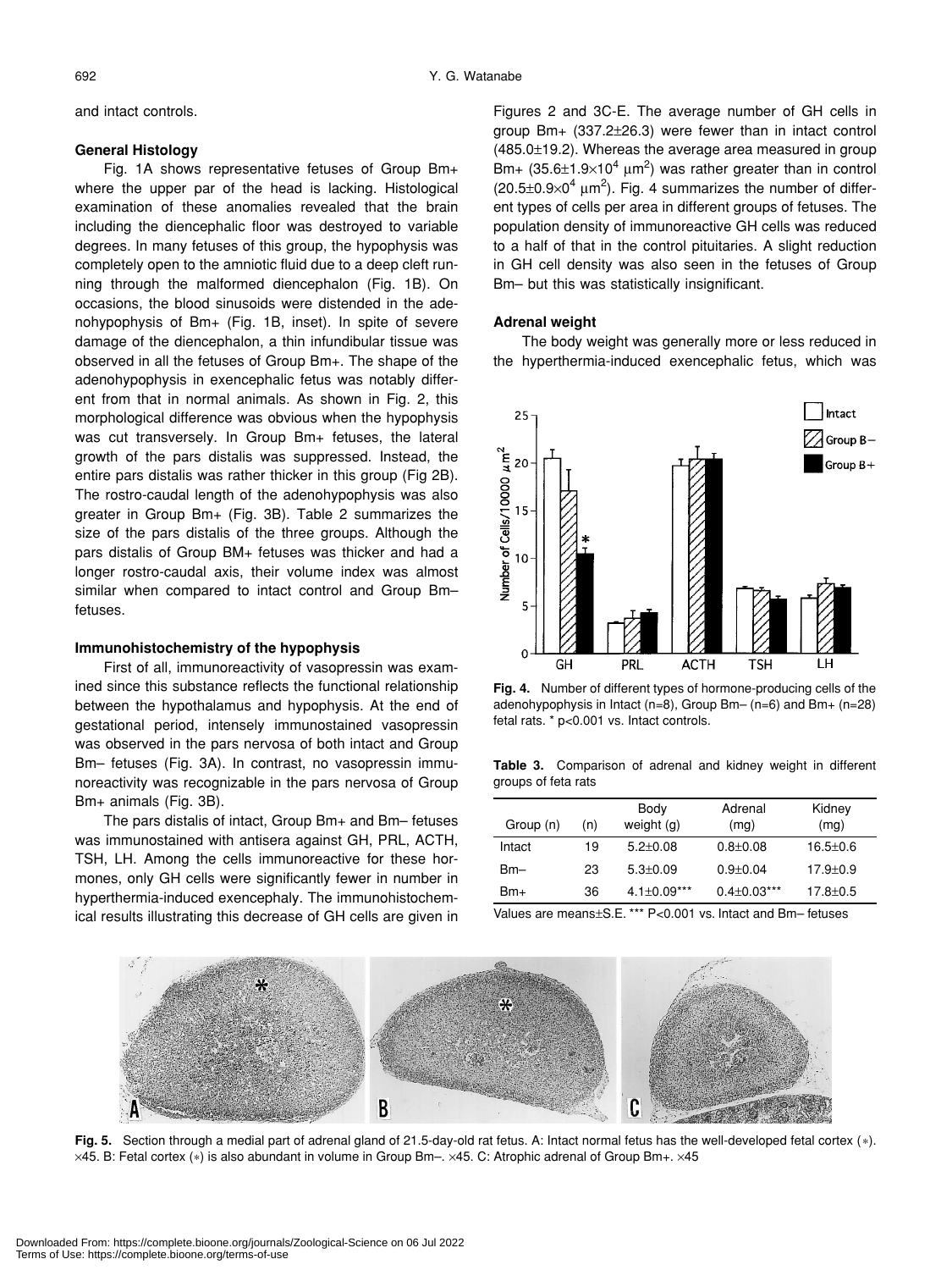partly due to the loss of the head region. In spite of such decrease in body weight, no difference was seen in the kidney weight among the Bm+, Bm– and intact groups (Table 3). In contrast, there was a marked change in the weight of adrenal gland in the exencephalic fetuses. The adrenal in the fetuses of Group Bm+ was almost half as heavy as that of intact controls. No difference was seen in the adrenal weight between Bm– and intact controls. During the fetal period, the zonation of the adrenal cortex was still incomplete and it is roughly divided into the outer dense (permanent) and inner pale (fetal) cortex (Fig. 5A, B). Although the decrease in the entire size of the adrenal in Group Bm+ resulted from the reductions in the volume of both cortical layers, atrophy of the inner layers was more conspicuous (Fig. 5C).

#### **DISCUSSION**

Previous investigations on human anencephaly (Angevine, 1938; Tuchmann-Duplessis,1959; Hatakeyama, 1969; Salazar *et al*., 1969; Osamura, 1977; ) were carried out with the purpose of determining the effect of the brain on the development of adenohypophysial cells. Experimental data are available to show the importance of a direct contact between the diencephalic floor and the adenohypophysial primordium. We showed that organ culture of Rathke's pouch in the absence of the brain resulted in a marked decrease in the number of ACTH cells (Watanabe, 1982a, b). In frogs too, ACTH cells failed to differentiate (Kawamura and Kikuyama, 1995) or were markedly decreased in number (Matsumoto and Watanabe, 2000) without the infundibulum. The contact between the hypophysis and brain, however, is essential only at the early stage of development. Watanabe (1982) has shown that the effect of the diencephalic floor on the differentiation of ACTH cells was remarkable at day 12.5 of gestation, but not at day 13.5. Since hyperthermia employed in this study apparently failed to destroy the diencephalic floor including the infundibulum and neurohypophysis, cell differentiation and proliferation of the adenohypophysis at the early developmental period are thought to occur rather normally. In this connection, the adenohypophysis of exencephalic fetuses shown in this study differs from that of the congenitally anomalous rat in which completely dislocated adenohypophysis has markedly suppressed differentiation of hormone-producing cells (Watanabe, 1996).

In human anencephaly the neural lobe was reported to occur in 20–40% of fetuses (Covel, 1927; Angevine, 1938). Although the number of fetuses are insufficient, Osamura (1977) reported that 3 out of 4 anencephalies possessed the pars nervosa. From these data, the adenohypophysial primordium in anencephalic fetuses may have a chance to get contact with the neurohypophysial primordium. In fact, Vogel (1961) stated that the brain of human anencephalies may develop normally through the first 6 or 7 weeks of fetal life, after which abnormal angiogenesis causes the destruction of neural tissue. In the present study, too, all heat-stressed fetal rats had both the infundibulum and pars nervosa. Owing to the presence of these neural elements, the differentiation of ACTH cells could occur almost normally irrespective of subsequent brain malformations. In human anencephaly, on the other hand, Osamura (1977) provided immunohistochemical data showing a marked decrease in the number of ACTH cells. At present it is not known whether the discrepancy between his and our data is due to the difference in the developmental manner of ACTH cells between the two species or in the methodologies employed.

Other than the direct tissue contact, hormones from target organs have been known to be necessary for the cytodifferentiation of the adenohypophysis. There is good evidence that the development of GH cells is under the influence of adrenal corticosteroid. Thus GH cells appear only when cortisol (Hemming *et al*., 1984, 1988) was added to serum-free cultures of the adenohypophysial primordium. Sato and Watanabe (1998) further showed a correlation between the number of GH cells in culture explants and the cortisol concentrations administered. This direct effect of glucocorticosteroid on developing GH cells well accounts for the marked decrease in the number of this type of cell in hyperthermia-induced exencephaly in this study. The adenohypophysis in exencephalic fetuses apparently received a insufficient amount of corticosteroids from the ill-developed adrenal glands. The question then arises as to the reason for the adrenal atrophy of the brain-malformed rats where ACTH cells appeared to differentiate almost normally. In view of the reports on congenital anencephaly in human babies (Angevine, 1938; Tuchmann-Duplessis, 1959; Osamura, 1977; Parker *et al*., 1983; Young *et al*., 1989) or experimentally decapitated fetal rats (Jost, 1966; Jost *et al*., 1974), the underdevelopment of the adrenal has been attributed to the decreased production rate of hypothalamic CRH or hypophysial ACTH. For the functional maturation of the hypothalamic-pituitary-adrenal axis, however, not only the normal formation of each organ itself but also vascular development is absolutely necessary. As already stated, anencephaly is usually accompanied by abnormal angiogenesis of the head region (Vogel, 1961). In view of the abnormally distended blood sinusoids filled with blood cells in the adenohypophysis in anencephalic human babies (Covel, 1927; Salazar *et al*., 1969) and exencephalic fetal rats (Fig. 1B, inset) in the present study, blood circulation is believed to be considerably lower than normal in the hypophysis as well. In addition to this disturbed blood flow, brain damage presumably lead to a subnormal level of CRH as suggested by Eguchi *et al*. (1971b). Thus a reduced amount of ACTH release was insufficient for the normal production of glucocorticoids, which in turn caused maldevelopment of GH cells in the adenohypophysis.

In this study, GH cells were also found to decrease in number in heat-stressed nonexencephalic fetuses though this change was not statistically significant. It cannot be excluded that hyperthermia suppressed the function of the